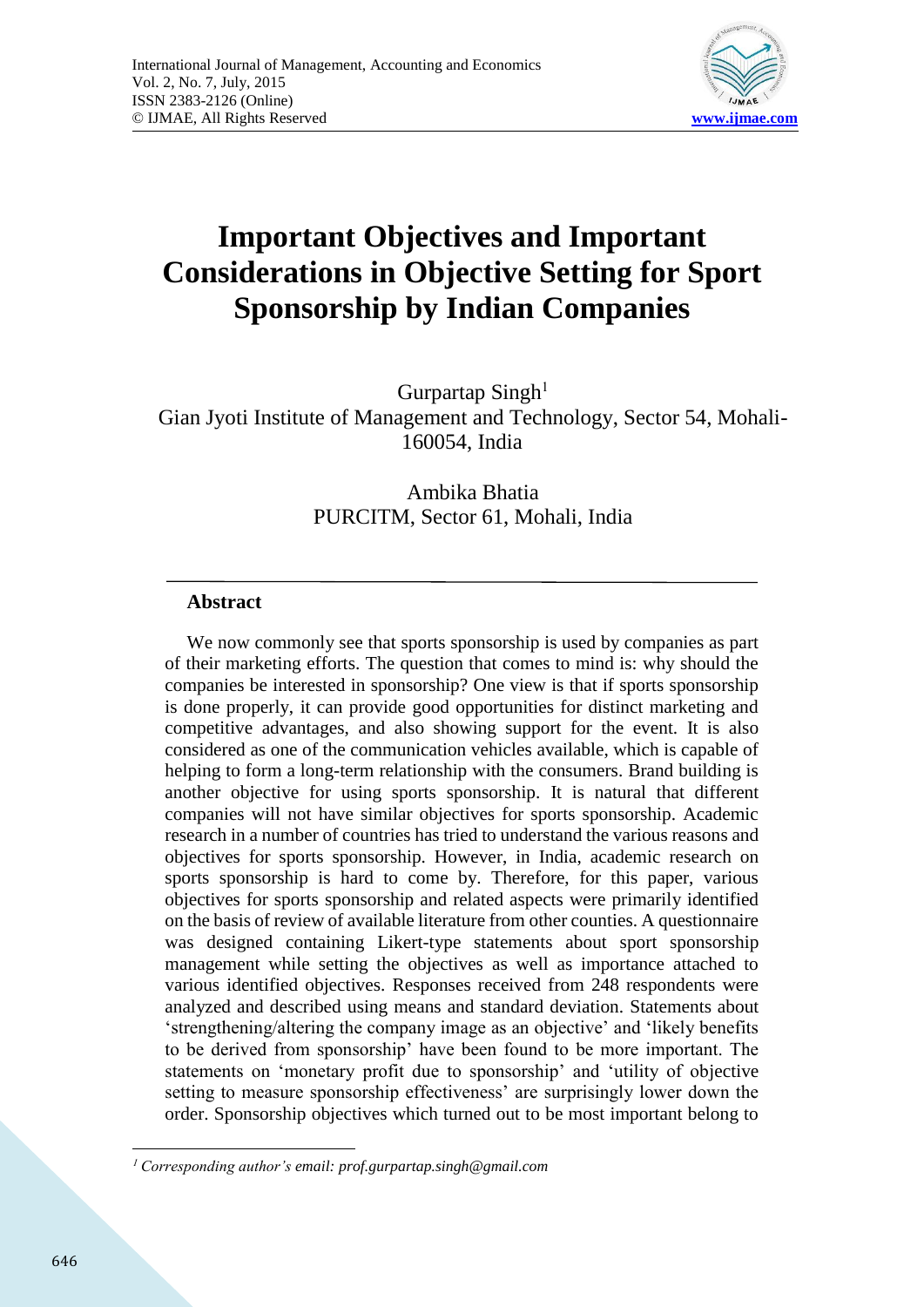

three categories namely, media coverage, objectives related to product/service/brand, and general corporate objectives.

**Keywords:** Sports sponsorship, objective setting, Indian companies.

Cite this article: Singh, G., & Bhatia, A. (2015). Important Objectives and Important Considerations in Objective Setting for Sport Sponsorship by Indian Companies. *International Journal of Management, Accounting and Economics, 2*(7), 646-655.

## **Introduction**

For a sponsorship contract to be successful from a corporate perspective, it is important to integrate the sponsorship with other parts of the communications mix, marketing mix and broader corporate objectives (Farelly et al, 1997). Setting clear objectives for the sponsorship programme can help in this integration process, provide focus to activities related to managing the sponsorship, and form the basis for evaluation of the sponsorship's success. Chadwick & Thwaites (2004) also feel that sponsorship objectives are important because they can serve as a basis for evaluating sponsorship effectiveness, can provide a focal point for managing and leveraging associated activities, and ensure integration between elements of the communication mix, marketing mix and broader corporate objectives. In this context, an attempt has been made in this paper to find out the importance attached, by companies sponsoring sports in India, to selected statements about sport sponsorship management while setting the objectives as well as importance attached to various identified sport sponsorship objectives.

## **Objectives**

Thus the objectives of this paper are:

1. To find out the importance attached by companies sponsoring sports in India, to selected statements about sport sponsorship management while setting the objectives; and

2. To understand the importance attached by companies sponsoring sports in India, to various identified sport sponsorship objectives.

### **Review of Literature**

Several objectives have been identified by different authors and researchers in the existing literature. Meenaghan (1983), in his pioneering study on sport sponsorship, divides sponsorship objectives in relation to target markets into corporate objectives and brand objectives, such as broad corporate objectives, product related objectives, sales objectives, media coverage, guest hospitality and personal objectives.

Irwin and Asimakopoulos (1992) summarise broad sponsorship objectives as either corporate or product/brand-related. Corporate Objectives include, increase public awareness of the company and its services, enhance company image, alter public perception, increase community involvement, build business/trade relations and goodwill, and enhance staff/employees' relations and motivation. Product/Brand-related Objectives include, increase in target market awareness, identify/build image within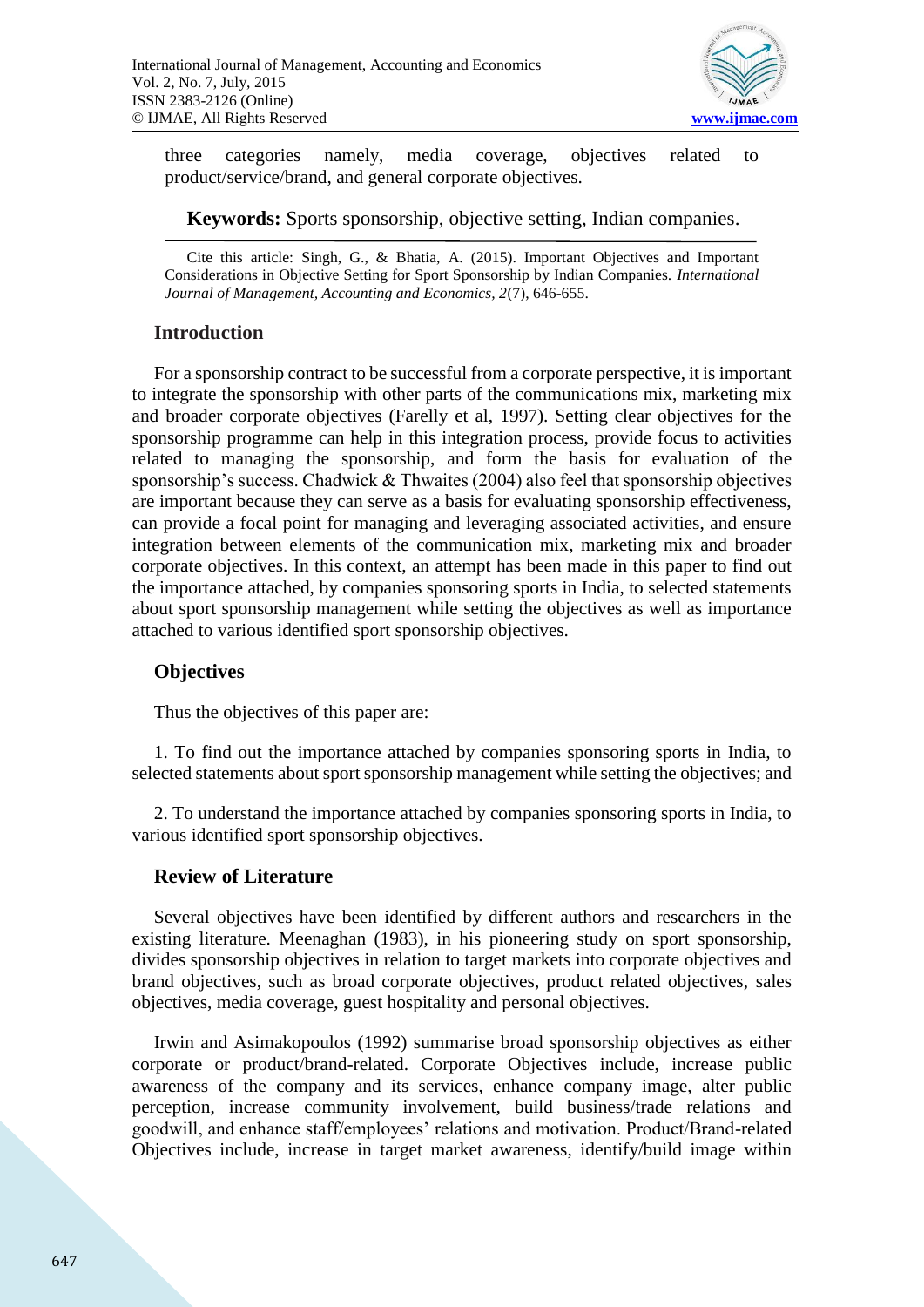

target market (positioning), increase sales and market share, and block/pre-empt competition.

Sandler and Shani (1993) identify three broad categories of sponsorship objective, namely, broad corporate objectives (image based), marketing objectives (brand promotion, sales increase) and media objectives (cost effectiveness, reaching target markets). According to Schmader and Jackson (1997), a company can benefit from sponsorship in many ways, such as enhancing image/shaping consumer attitudes, driving sales, and creating positive publicity/heightening visibility. Pope (1998) and Dolphin (2003) observed that media objectives, corporate objectives, marketing objectives and personal objectives are four broad categories of sponsorship objectives that have been commonly acknowledged and accepted in the literature on sport marketing.

No Indian research studies could be found to know about objectives kept in mind by Indian companies while deciding about sport sponsorship. Gupta, Naik and Arora (2013) are also of the opinion that sponsorships have not been subjected to extensive research in an emerging economy like India, till date, which is considered virgin in terms of sponsorship research. However, from a newspaper article, by Prabhakar (2012), a number of objectives could be identified. These included: use as a sales tool, to establish an emotional connect with customers, to support advertising, and greater brand visibility.

On the basis of the literature review, certain statements related to sport sponsorship management while setting the objectives, were identified and incorporated in the questionnaire to know about the opinions of respondents (Table 1). The possible objectives were clubbed into five groups, namely, General Corporate Objectives, Objectives related to product/service/brand, Sales related Objectives, Media Coverage Objectives, and Guest hospitality Objectives (Table 3).

### **Methodology**

As indicated above, the study has been conducted with the help of a questionnaire. The questionnaire primarily contained a number of Likert-type statements about sport sponsorship management while setting the objectives as well as importance attached to various objectives identified on the basis of literature review. Five-point Likert scale was used with 1 denoting 'Not important' and 5 denoting 'Very important' in case of statements about sport sponsorship management while setting the objectives, and 1 denoting 'Very less' and 5 denoting 'To a large extent' in case of the importance attached to various sport sponsorship objectives while deciding about sponsorship.

The study is based on a sample of 248 companies from all over the country who responded to the questionnaire. Responses received from 248 respondents have been analysed and described using means and standard deviation. The data obtained by Likertscales is ordinal in nature. Statistical texts are clear that for ordinal data one should employ the median or mode as the measure of central tendency (Clegg, 2010). However, that would not have served our purpose. We wanted to rank various statements in terms of importance attached to them by respondents. This would have been possible only by calculating the means and then arranging in descending order. Also, as per Sekaran and Bougie (2012), Likert scales are generally treated as interval scales. Therefore, arithmetic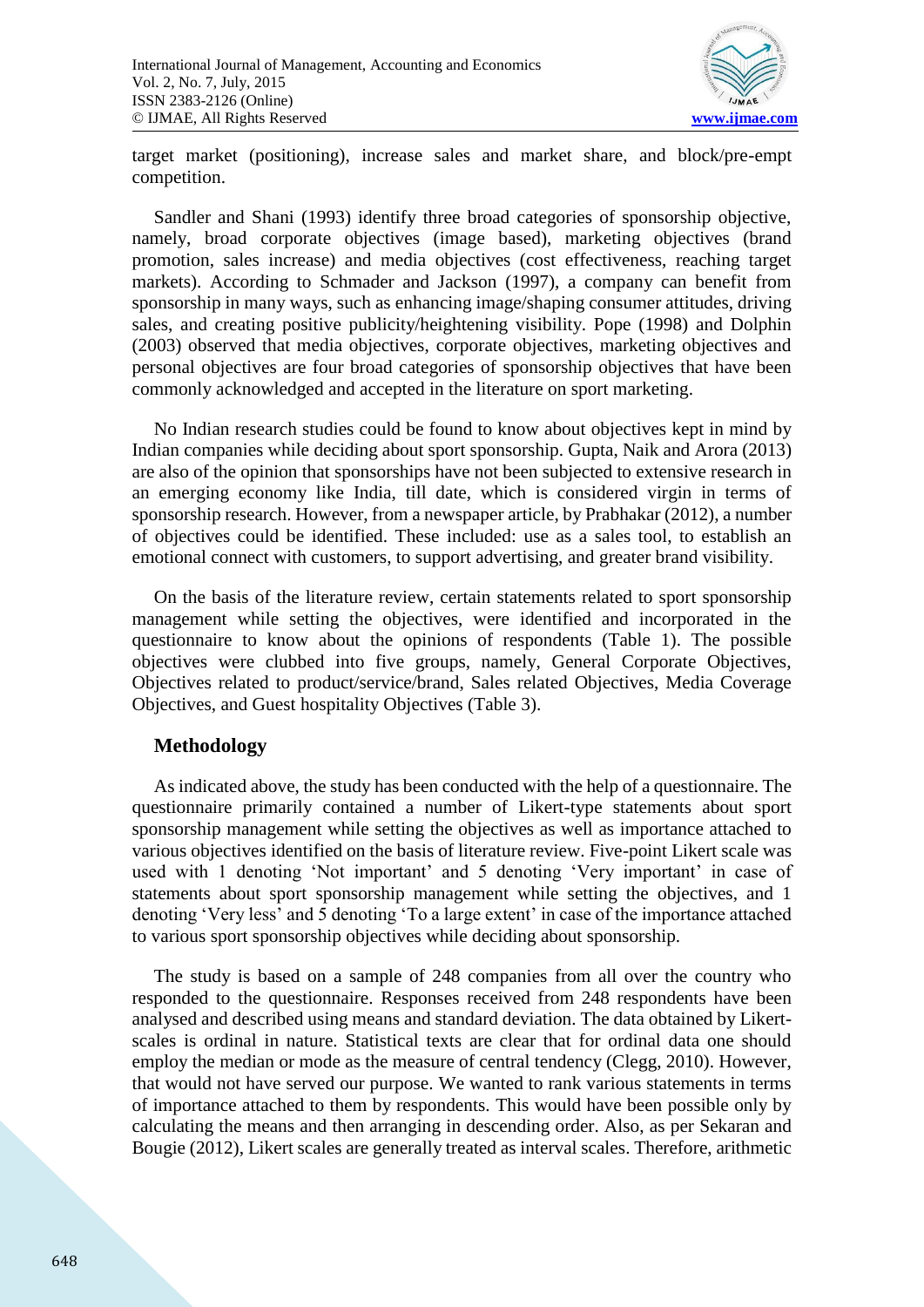

mean and standard deviation have been used as measures of central tendency and dispersion respectively.

Table 1 Importance attached to statements about Sport Sponsorship Management while setting the objectives

| <b>Statements</b>                                                       |                  | Importance<br>(Mean) | S.D. |
|-------------------------------------------------------------------------|------------------|----------------------|------|
| Strengthening / altering the company image as an<br>objective           | OBJ <sub>6</sub> | 4.27                 | 0.69 |
| Likely benefits to be derived from sponsorship                          | OBJ14            | 4.25                 | 0.58 |
| Creating competitive advantages                                         | OBJ13            | 3.99                 | 0.80 |
| Performance review of previous sponsorship<br>efforts                   | OBJ15            | 3.87                 | 0.74 |
| Non-monetary gains due to sports sponsorship                            | OBJ3             | 3.85                 | 0.45 |
| Balance between sports sponsorship and other<br>non-sports sponsorships | OBJ16            | 3.79                 | 0.75 |
| Congruence of sponsorship with the overall<br>corporate plan            | OBJ8             | 3.75                 | 0.92 |
| Setting clear and measureable objectives for<br>sponsorship             | OBJ1             | 3.71                 | 0.73 |
| Alliance building with business/channel partners                        | OBJ11            | 3.42                 | 0.96 |
| Monetary profit due to sponsorship                                      | OBJ2             | 3.40                 | 0.73 |
| Utility of objective setting to measure sponsorship<br>effectiveness.   | OBJ9             | 3.34                 | 0.98 |
| Senior Management / CEO's involvement in the<br>sponsorship effort      | OBJ7             | 2.90                 | 0.99 |
| Assessment of sponsorship by competitors                                | OBJ10            | 2.71                 | 0.98 |
| Social responsibility objectives of sports<br>sponsorship               | OBJ4             | 2.56                 | 0.84 |
| Philanthropic aspect of sports sponsorship                              | OBJ5             | 2.08                 | 0.85 |
| Countering ambush marketing by competitors                              | OBJ12            | 1.86                 | 0.83 |

#### **Analysis and Discussion**

In this section the data analysis has been presented in the form of tables and observations on the data have been discussed on the basis of which conclusions will be drawn.

#### *Importance of the statements about sport sponsorship management related with setting of objectives*

Table 1 shows the importance attached by the respondents to the statements about sport sponsorship management related with setting of objectives. Sixteen Likert-type items have been shown in the table. For each statement, the mean score closer to 5 means that most of the respondents thought that statement to be "very important", whereas, a mean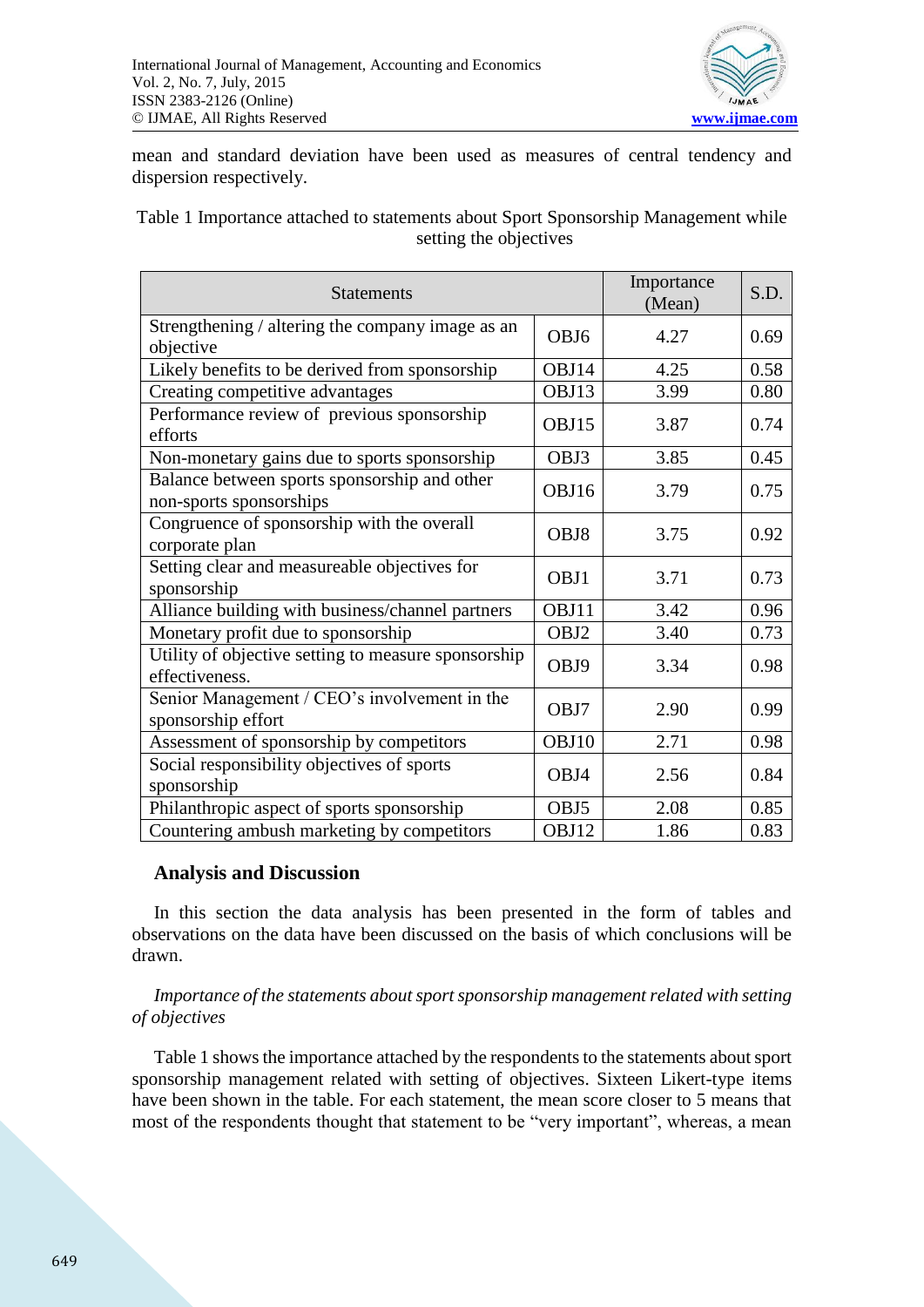

score closer to 1 means that most of the respondents considered the stamen to be "not important".

From the above table, we can see that two statements about Strengthening / altering the company image as an objective (OBJ6) and Likely benefits to be derived from sponsorship (OBJ14) had the highest means (>4.0). The statements on Monetary profit due to sponsorship (OBJ2) and Utility of objective setting to measure sponsorship effectiveness (OBJ9) are surprisingly lower down the order. The statements with lowest means (<3.0) included aspects like Senior Management / CEO's involvement in the sponsorship effort (OBJ7), Assessment of sponsorship by competitors (OBJ10), Social responsibility objectives of sports sponsorship (OBJ4), Philanthropic aspect of sports sponsorship (OBJ5) and Countering ambush marketing by competitors (OBJ12).

The standard deviation can be used as a measure of consistency. As a rough guide, 5 point Likert scale response distributions with sigma less than 1 could be called consistent and with sigma more than 1, inconsistent (Sclove, 2001). In Table 1 we can see that all values of S.D. are less than 1; which means that response distribution is consistent.

Table 2 shows the statements about sport sponsorship management considered to be most important while setting the objectives (mean >3.50).

| <b>Statements</b>                                                       |                  | Importance<br>(Mean) | S.D. |
|-------------------------------------------------------------------------|------------------|----------------------|------|
| Strengthening / altering the company image as an<br>objective           | OBJ <sub>6</sub> | 4.27                 | 0.69 |
| Likely benefits to be derived from sponsorship                          | OBJ14            | 4.25                 | 0.58 |
| Creating competitive advantages                                         | OBJ13            | 3.99                 | 0.80 |
| Performance review of previous sponsorship<br>efforts                   | OBJ15            | 3.87                 | 0.74 |
| Non-monetary gains due to sports sponsorship                            | OBJ3             | 3.85                 | 0.45 |
| Balance between sports sponsorship and other<br>non-sports sponsorships | OBJ16            | 3.79                 | 0.75 |
| Congruence of sponsorship with the overall<br>corporate plan            | OBJ8             | 3.75                 | 0.92 |
| Setting clear and measureable objectives for<br>sponsorship             | OBJ1             | 3.71                 | 0.73 |

Table 2 The statements about Sport Sponsorship Management while setting the objectives, considered to be most important

From Table 2, we can see that the respondents, on an average, considered Strengthening / altering the company image as an objective, Likely benefits to be derived from sponsorship, Creating competitive advantages, Performance review of previous sponsorship efforts, Non-monetary gains due to sports sponsorship, Balance between sports sponsorship and other non-sports sponsorships, Congruence of sponsorship with the overall corporate plan, and Setting clear and measureable objectives for sponsorship, as relatively more important.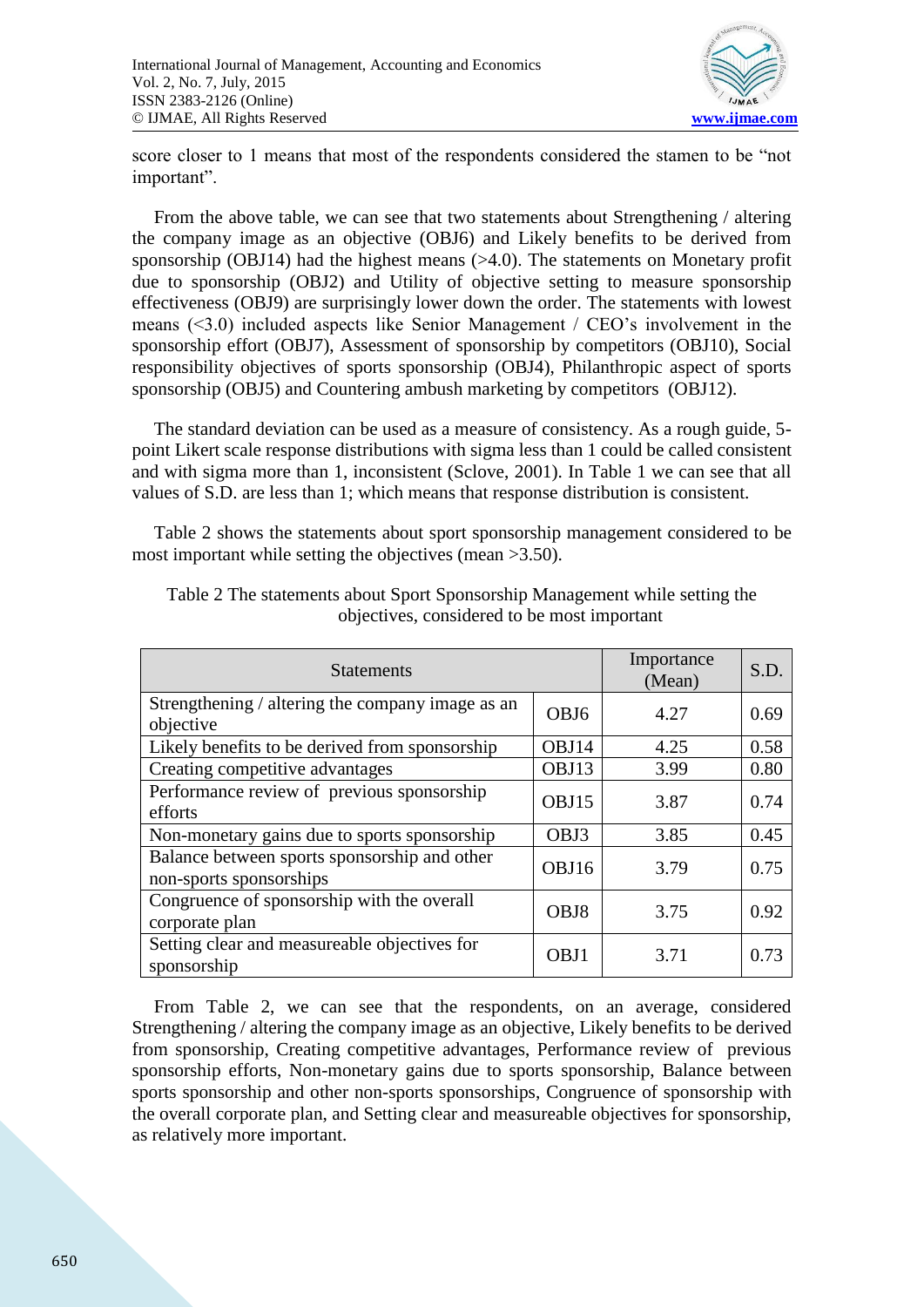

*Sport sponsorship objectives considered important in deciding about sponsorship*

Table 3 The extent to which the various sport sponsorship objectives are considered important in deciding about sponsorship

| The extent to which the following objectives<br>are considered important in deciding about<br>sponsorship |                   | Importance<br>(Mean) | S.D.        |  |
|-----------------------------------------------------------------------------------------------------------|-------------------|----------------------|-------------|--|
| <b>General Corporate Objectives</b>                                                                       |                   | Category             | Average     |  |
|                                                                                                           |                   | Mean (3.38)          | S.D. (0.79) |  |
| Promoting corporate image                                                                                 | IMP1              | 4.61                 | 0.56        |  |
| To build/strengthen goodwill                                                                              | IMP4              | 4.50                 | 0.69        |  |
| Improving public perception of the company                                                                | IMP3              | 4.32                 | 0.64        |  |
| Improving public awareness about the                                                                      | IMP <sub>2</sub>  | 4.27                 | 0.72        |  |
| company                                                                                                   |                   |                      |             |  |
| Gain advantage over competitors                                                                           | IMP9              | 3.90                 | 0.88        |  |
| Associate company with the success of a                                                                   | IMP11             | 3.64                 | 1.01        |  |
| team/event                                                                                                |                   |                      |             |  |
| To target specific corporate associates                                                                   | <b>IMP10</b>      | 3.17                 | 0.99        |  |
| Expressing community involvement                                                                          | IMP5              | 2.65                 | 0.91        |  |
| To strengthen staff relations                                                                             | IMP7              | 2.09                 | 0.74        |  |
| To impress/reassure shareholders                                                                          | IMP <sub>6</sub>  | 2.08                 | 0.80        |  |
| To improve company image among                                                                            | IMP8              | 1.98                 | 0.76        |  |
| prospective employees                                                                                     |                   |                      |             |  |
|                                                                                                           |                   | Category             | Average     |  |
| Objectives related to product/service/brand                                                               |                   | Mean (3.56)          | S.D. (0.85) |  |
| To strengthen brand preference                                                                            | IMP <sub>20</sub> | 4.41                 | 0.64        |  |
| Image building within the target market                                                                   | IMP16             | 4.36                 | 0.59        |  |
| Increase awareness within the target market                                                               | IMP17             | 4.33                 | 0.65        |  |
| To provide support to product/service                                                                     |                   |                      |             |  |
| advertising                                                                                               | IMP19             | 4.27                 | 0.78        |  |
| To increase market share                                                                                  | IMP18             | 3.62                 | 0.90        |  |
| To reach out to new market segments                                                                       | IMP13             | 3.51                 | 1.08        |  |
| To exploit the fit/relevance between the event                                                            | IMP12             | 3.48                 | 1.06        |  |
| and product/service/brand                                                                                 |                   |                      |             |  |
| To coincide with launch of new                                                                            | IMP14             | 2.04                 | 1.08        |  |
| product/brand/service                                                                                     |                   |                      |             |  |
| Sampling at/during the event                                                                              | IMP15             | 2.04                 | 0.86        |  |
| Sales related Objectives                                                                                  |                   | Category             | Average     |  |
|                                                                                                           |                   | Mean $(3.41)$        | S.D. (0.94) |  |
| Stimulate sales in the long-run                                                                           | IMP <sub>26</sub> | 4.08                 | 0.79        |  |
| To gain new customers                                                                                     | <b>IMP22</b>      | 3.87                 | 0.86        |  |
| Stimulate sales in the short-run                                                                          | IMP25             | 3.49                 | 0.85        |  |
| To facilitate the prospecting by sales people                                                             | IMP21             | 3.09                 | 0.97        |  |
| To support the sales promotion drive                                                                      | IMP <sub>23</sub> | 2.98                 | 1.25        |  |
| Strengthen relationship with existing                                                                     |                   |                      |             |  |
| customers                                                                                                 | IMP <sub>24</sub> | 2.96                 | 0.95        |  |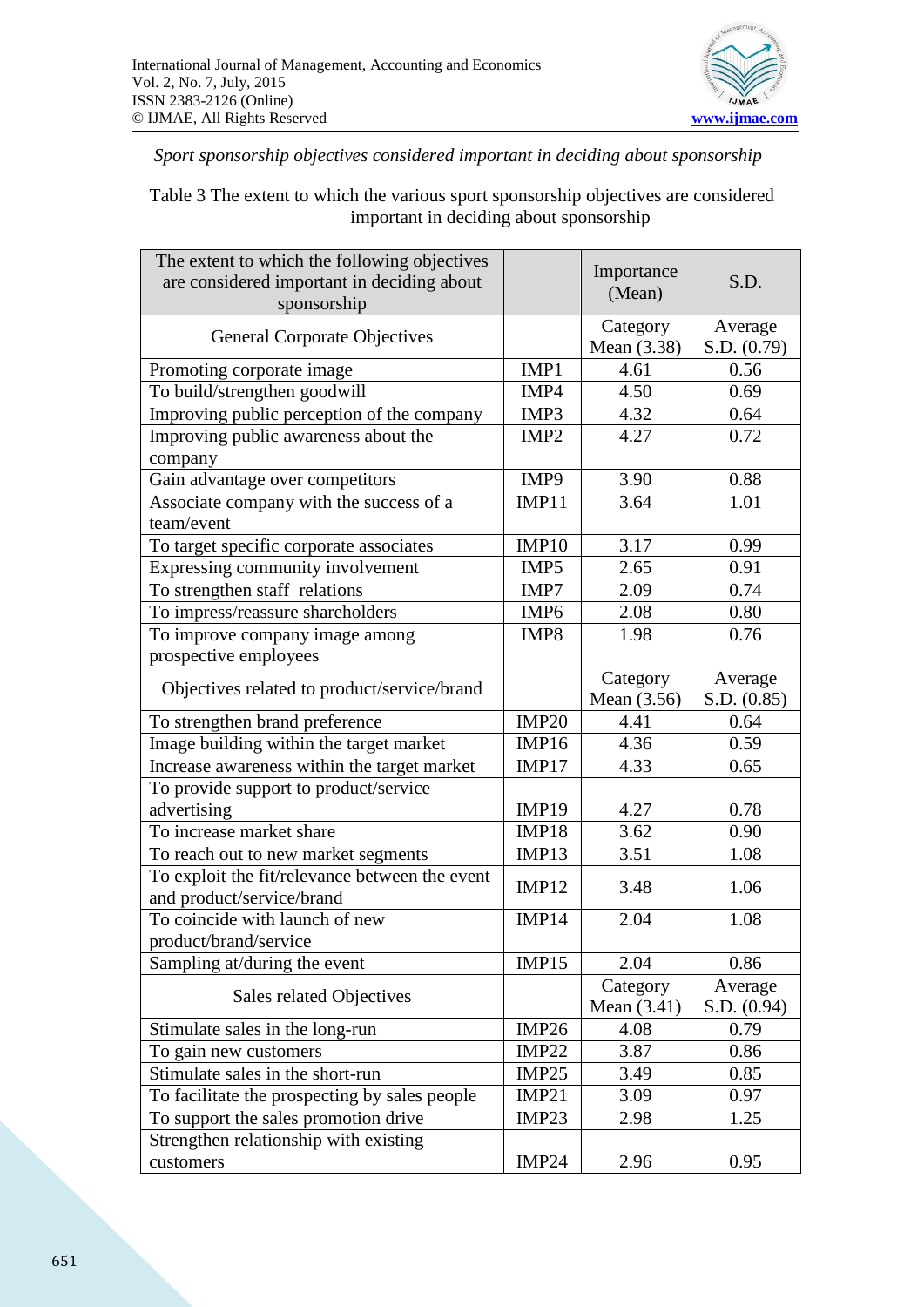

|                                             |                   | Category      | Average     |
|---------------------------------------------|-------------------|---------------|-------------|
| Media Coverage Objectives                   |                   | Mean (3.81)   | S.D. (0.67) |
| Media coverage during the event             | <b>IMP28</b>      | 4.65          | 0.53        |
| To get as much media coverage as possible   | IMP31             | 4.22          | 0.56        |
| To get coverage in different media          | IMP30             | 4.16          | 0.48        |
| Media coverage before the event             | IMP27             | 3.96          | 0.83        |
| Media coverage after the event              | IMP <sub>29</sub> | 3.79          | 0.64        |
| To counter any adverse media reports in the |                   |               |             |
| recent past                                 | IMP32             | 2.10          | 0.96        |
| <b>Guest hospitality Objectives</b>         |                   | Category      | Average     |
|                                             |                   | Mean $(2.30)$ | S.D. (0.75) |
| To entertain channel members/business       |                   |               |             |
| partners/franchisees                        | IMP36             | 2.72          | 0.82        |
| To entertain supplier/vendors               | IMP35             | 2.46          | 0.76        |
| To entertain staff members                  | IMP37             | 2.16          | 0.66        |
| To entertain existing customers/clients     | IMP33             | 2.09          | 0.78        |
| To entertain potential customers/clients    | IMP34             | 2.08          | 0.74        |

From Table 3, we can make the following observations:

The category mean of each category of objectives shows that media coverage objectives scored the highest (3.81), followed by objectives related to product/service/brand (3.56), sales related objectives (3.41), general corporate objectives (3.38) and guest hospitality objectives (2.30) in that order.

• The General Corporate Objectives of Promoting corporate image (IMP1), To build/ strengthen goodwill (IMP4), Improving public perception of the company (IMP3), and Improving public awareness about the company (IMP2) scored  $>4.0$ .

• In case of Objectives related to product/service/brand; To strengthen brand preference (IMP20), Image building within the target market (IMP16), Increase awareness within the target market (IMP17), and To provide support to product/service advertising (IMP 19) scored  $> 4.0$ .

• In case of Sales related Objectives, only Stimulate sales in the long-run (IMP26) managed to score  $> 4.0$ .

• Media Coverage Objectives of Media coverage during the event (IMP28), To get as much media coverage as possible (IMP31), and To get coverage in different media  $(IMP30)$  scored  $> 4.0$ .

• Even one Guest hospitality objective did not manage to cross a score of 3.0.

Some of the lowest scores among all categories of objectives appeared for objectives like 'To entertain staff members' (IMP37), 'To counter any adverse media reports in the recent past' (IMP32), 'To strengthen staff relations' (IMP7), 'To entertain existing customers/ clients' (IMP33), 'To entertain potential customers/clients' (IMP34), 'To impress/reassure shareholders' (IMP6), 'To coincide with launch of new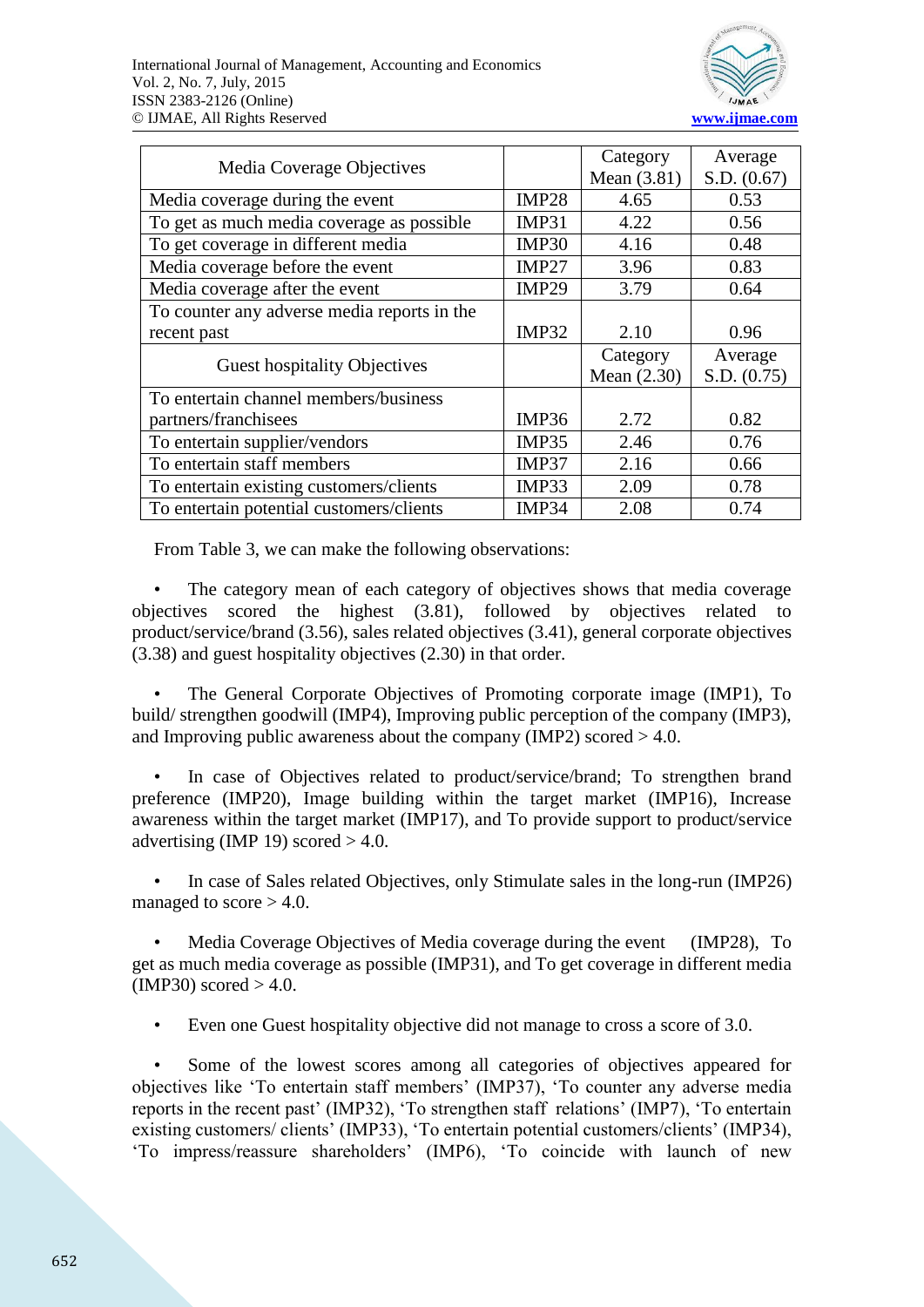

product/brand/service (IMP14), 'Sampling at/during the event' (IMP15), and 'To improve company image among prospective employees' (IMP8).

Out of all the sport sponsorship objectives in Table 3 above, the most important (with mean score  $\geq$  4.0) have been presented in Table 4.

Table 4 The Sport Sponsorship Objectives considered to be most important (in order of importance)

| Sport Sponsorship Objective                       |                   | Mean | S.D. |
|---------------------------------------------------|-------------------|------|------|
| Media coverage during the event                   | IMP <sub>28</sub> | 4.65 | 0.53 |
| Promoting corporate image                         | IMP1              | 4.61 | 0.56 |
| To build/strengthen goodwill                      | IMP4              | 4.50 | 0.69 |
| To strengthen brand preference                    | IMP20             | 4.41 | 0.64 |
| Image building within the target market           | IMP16             | 4.36 | 0.59 |
| Increase awareness within the target market       | IMP17             | 4.33 | 0.65 |
| Improving public perception of the company        | IMP3              | 4.32 | 0.64 |
| Improving public awareness about the company      | IMP <sub>2</sub>  | 4.27 | 0.72 |
| To provide support to product/service advertising | IMP19             | 4.27 | 0.78 |
| To get as much media coverage as possible         | IMP31             | 4.22 | 0.56 |
| To get coverage in different media                | IMP30             | 4.16 | 0.48 |
| Stimulate sales in the long-run                   | IMP26             | 4.08 | 0.79 |

Eleven out of the twelve objectives which turned out to be most important belong to three categories namely, media coverage objectives, objectives related to product/service/brand, and general corporate objectives. Thus, we can assume that the respondents generally gave more importance to objectives related to these three categories.

### **Conclusion**

We can conclude that Indian companies while deciding about sport sponsorship attach more importance to 'strengthening/altering the company image' and 'likely benefits to be derived from sponsorship'. 'Monetary profit due to sponsorship' and 'utility of objective setting to measure sponsorship effectiveness', are surprisingly given lower importance. On an average, senior management/CEO's involvement in the sponsorship, assessment of sponsorship by competitors, social responsibility and philanthropic aspect of sports sponsorship, and countering ambush marketing by competitors, are also considered to be less important.

Out of the various objectives of sport sponsorship included in the survey, the following were considered to be more important in the given order: Media coverage during the event, Promoting corporate image, To build/strengthen goodwill, To strengthen brand preference, Image building within the target market, Increase awareness within the target market, Improving public perception of the company, Improving public awareness about the company, To provide support to product/service advertising, To get as much media coverage as possible, To get coverage in different media, and Stimulate sales in the longrun. Objectives related to three categories namely, media coverage objectives, objectives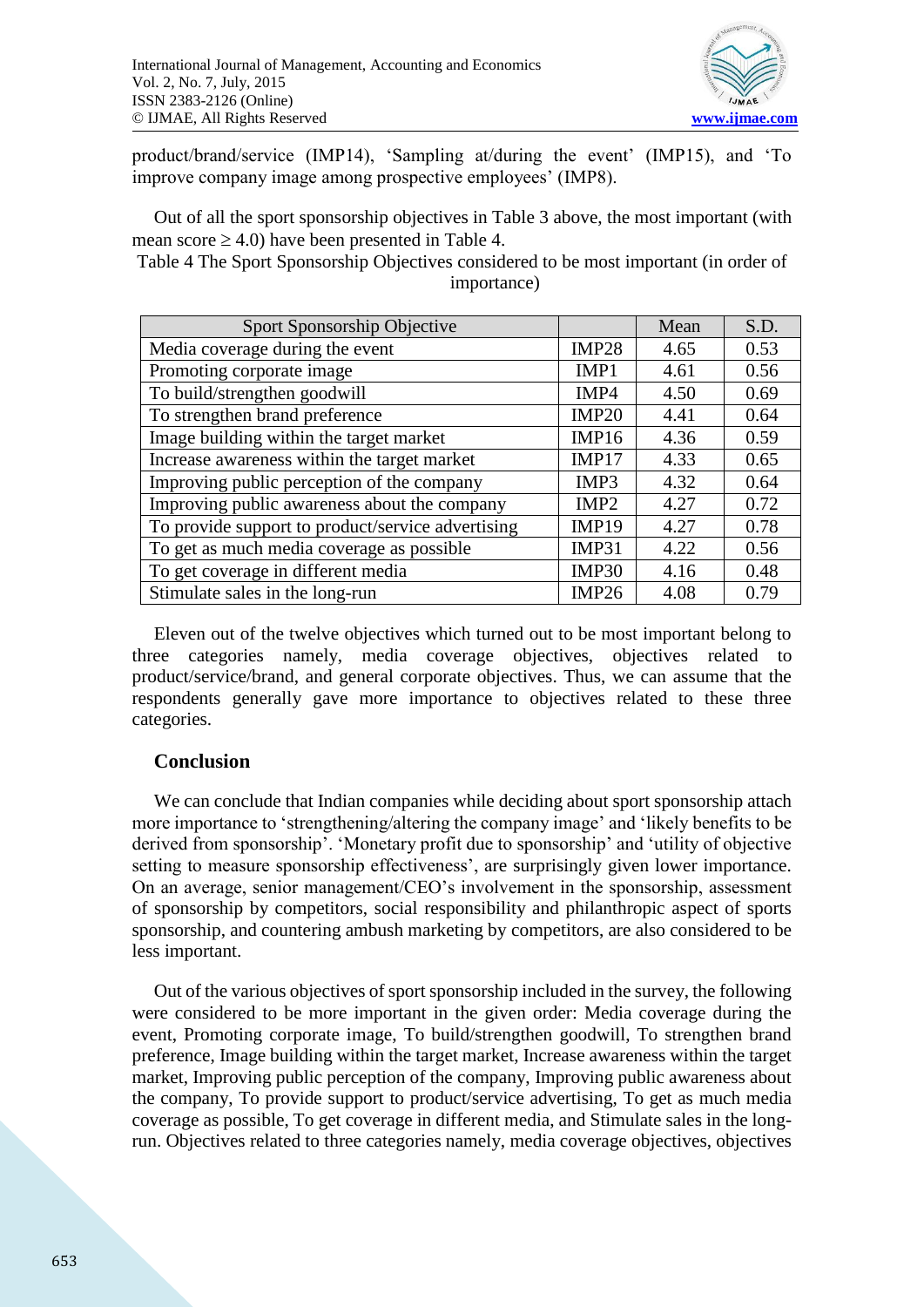

related to product/service/brand, and general corporate objectives, were given more importance.

Of course, all the companies cannot be expected to give same or high importance to various objectives. Further research can be conducted to know the reasons for low importance given to certain objectives.

#### **References**

Chadwick, S., Thwaites, D. (2004). Advances in the management of sport sponsorship: fact or fiction? Evidence from English professional soccer. *Journal of General Management*, 30(1), 39-60.

Clegg, F. (2010). *Simple Statistics: A Course Book for the Social Sciences*. Cambridge, UK: Cambridge University Press.

Dolphin, R.R. (2003). Sponsorship: Perspectives on its Strategic Role. *Corporate Communications: An International Journal*, 8(3), 173-186.

Farelly, J.F., Quester, P.G., and Burton, R. (1997). Integrating sports sponsorship into the corporate marketing function: an international comparative study. *International Marketing Review*, 14(3), 170-182.

Gupta, A., Naik, A.Y., and Arora, N. (2013). Mapping Sponsorship-linked Marketing in Indian Premier League. IIM Kozhikode Society & Management Review, 2(1), 61-72.

Irwin, R.L., and Asimakopoulos, M.K. (1992). An approach to the evaluation and selection of sport sponsorship proposals. *Sport Marketing Quarterly*, 1(2), 43-51.

Meenaghan, J.A. (1983). Commercial Sponsorship. *European Journal of Marketing*, 17(7), 5-73.

Pope, N. (1998). Overview of Current Sponsorship Thought, The Cyber-Journal of Sport Marketing. 2 (1). Retrieved from http://fulltext.ausport.gov.au/fulltext/1998/cjsm/ v2n1/ pope21.htm

Prabhakar, B. (2012). Sports sponsorship: How companies are looking beyond cricket to connect with consumers. *Economic Times*, Feb 12.

Sandler, D.M. and Shani, D. (1993). Sponsorship and the Olympic Games: the Consumer Perspective. *Sport Marketing Quarterly*, 2(3), 38-43.

Schmader, S.W. and Jackson, R. (1997). Special Events: Inside and Out. 2<sup>nd</sup> Ed. Urbana, IL, USA: Sagamore Publishing LLC.

Sclove, S.L. (2001). *Notes on Likert Scales*. Retrieved from https://www.uic.edu/ classes/idsc/ids270sls/likert.htm